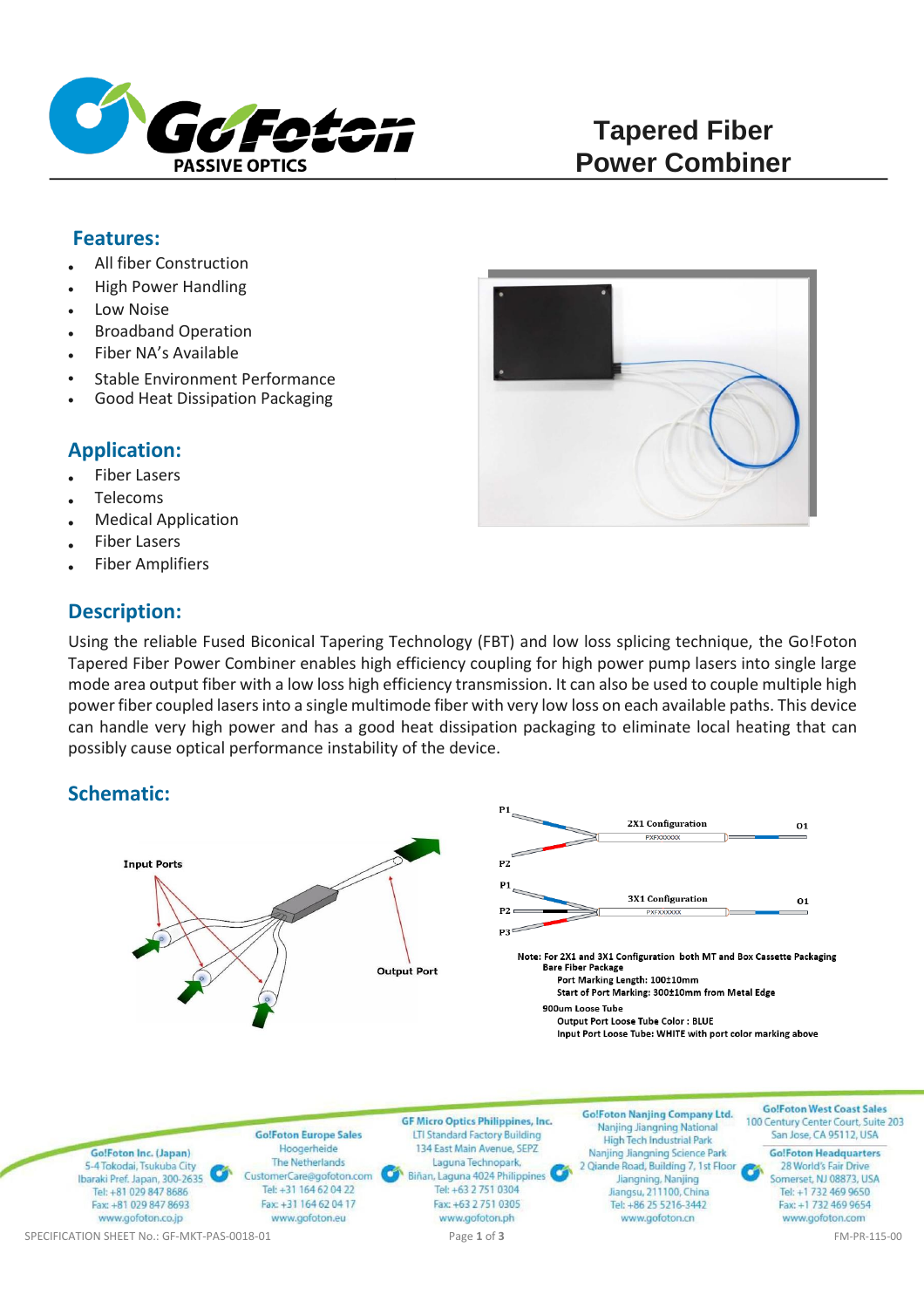

### **Specification:**

| <b>Parameter</b>                      | <b>Unit</b>  |                                               |  |                 |
|---------------------------------------|--------------|-----------------------------------------------|--|-----------------|
| <b>Operating Wavelength</b>           | nm           | 488 and 635                                   |  |                 |
| Fiber Type Configuration <sup>1</sup> |              | Input                                         |  | Output          |
|                                       |              | Single Mode Fiber                             |  | Multimode Fiber |
|                                       |              | Multimode Fiber                               |  |                 |
| Fiber Number (Input)                  |              | $2 - 6$                                       |  |                 |
| Transmission Efficiency <sup>2</sup>  | %            | $\geq$ 90 for Single Mode Input Fiber         |  |                 |
|                                       |              | $\geq$ 70 for Multimode Input Fiber           |  |                 |
| Max Power per Input Port <sup>3</sup> | W            | 7                                             |  |                 |
| <b>Return Loss</b>                    | dB           | $\geq 40$                                     |  |                 |
| <b>Operating Temperature</b>          | °C           | -40 to 85                                     |  |                 |
| <b>Storage Temperature</b>            | $^{\circ}$ C | $-40$ to 85                                   |  |                 |
| Package Dimension <sup>4</sup>        | mm           | φ3.0x54 Metal Tube for 250um Bare Fiber       |  |                 |
|                                       |              | φ3.0x65 Metal Tube for 900um Loose Tube       |  |                 |
|                                       |              | (L)110x(W)90x(H)8 Cassette Box Packaging Type |  |                 |

Notes: 1. Standard Input Fiber is SM600 for 635nm operating wavelength and

- SM450 or Nufern460HP for 488nm operating wavelength
- Standard Multimode Fiber for Input is GI50 and Output Fiber is AFS 105/125um, NA0.22
- 2. Values are reference without connectors.
- 3. Typical Power Handling.
- 4. Metal Tube Package is applicable only for 3x1 and 2x1 Power Combiner Configuration.